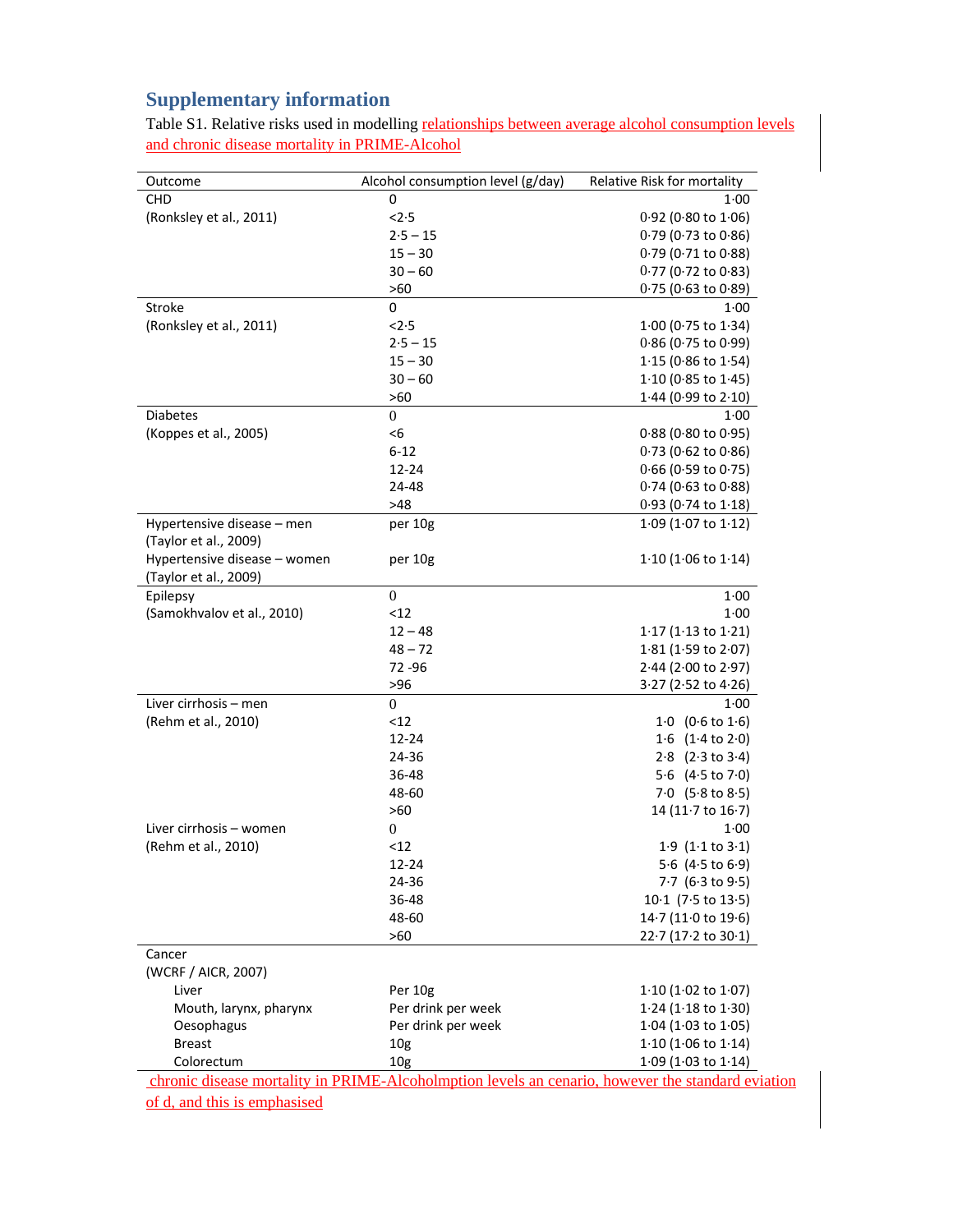|                                                                |  |  | Table S2. Calculating impact on deaths from liver cirrhosis of increasing consumption of alcohol by |  |
|----------------------------------------------------------------|--|--|-----------------------------------------------------------------------------------------------------|--|
| $8g/d$ (one unit). Results shown for men aged 75-79 as example |  |  |                                                                                                     |  |

| Alcohol                                                                                                                            | Relative | Baseline                | Baseline            | Mortality | Counterfactual          | Counterfactual      |
|------------------------------------------------------------------------------------------------------------------------------------|----------|-------------------------|---------------------|-----------|-------------------------|---------------------|
| consumption                                                                                                                        | $risk^1$ | population <sup>2</sup> | deaths <sup>3</sup> | rate per  | population <sup>5</sup> | deaths <sup>b</sup> |
| (g/d)                                                                                                                              |          |                         |                     | $1,000^4$ |                         |                     |
| $\leq$ $=$ 1                                                                                                                       | 1·0      | 229,532                 | 24                  | 0.11      | 229,532                 | 24                  |
| $1 - 5 = 12$                                                                                                                       | 1·0      | 232,024                 | 24                  | 0.11      | 146,491                 | 15                  |
| $12 - 5 = 24$                                                                                                                      | 1·6      | 126,930                 | 21                  | 0.17      | 130,440                 | 22                  |
| $24 - 536$                                                                                                                         | 2.8      | 54,831                  | 16                  | 0.29      | 73,789                  | 22                  |
| $36 - 548$                                                                                                                         | 5·6      | 27,303                  | 16                  | 0.59      | 43,678                  | 26                  |
| $48 - 50$                                                                                                                          | 7.0      | 15,076                  | 11                  | 0.74      | 27,400                  | 20                  |
| >60                                                                                                                                | $14-0$   | 28,404                  | 42                  | 1.47      | 68,950                  | 101                 |
|                                                                                                                                    |          | TOTAL                   | 154                 |           | <b>TOTAL</b>            | 230                 |
| Taken from meta-analysis of prospective cohort studies (Rehm et al., 2010); <sup>2</sup> The total population of men aged 75-79 in |          |                         |                     |           |                         |                     |

England in 2006, following the distribution of alcohol consumption described by the General Household Survey 2006; 3 The total number of deaths from liver cirrhosis in men aged 75-59 in England in 2006, split so that mortality rates respect the relative risks; <sup>4</sup> Mortality rates, which follow the relative risks shown in the earlier column; <sup>5</sup> The population of men aged 75-79 under the counterfactual scenario, in which all drinkers drink one unit per day more; <sup>6</sup> The counterfactual number of deaths, calculated using the mortality rates and the counterfactual population.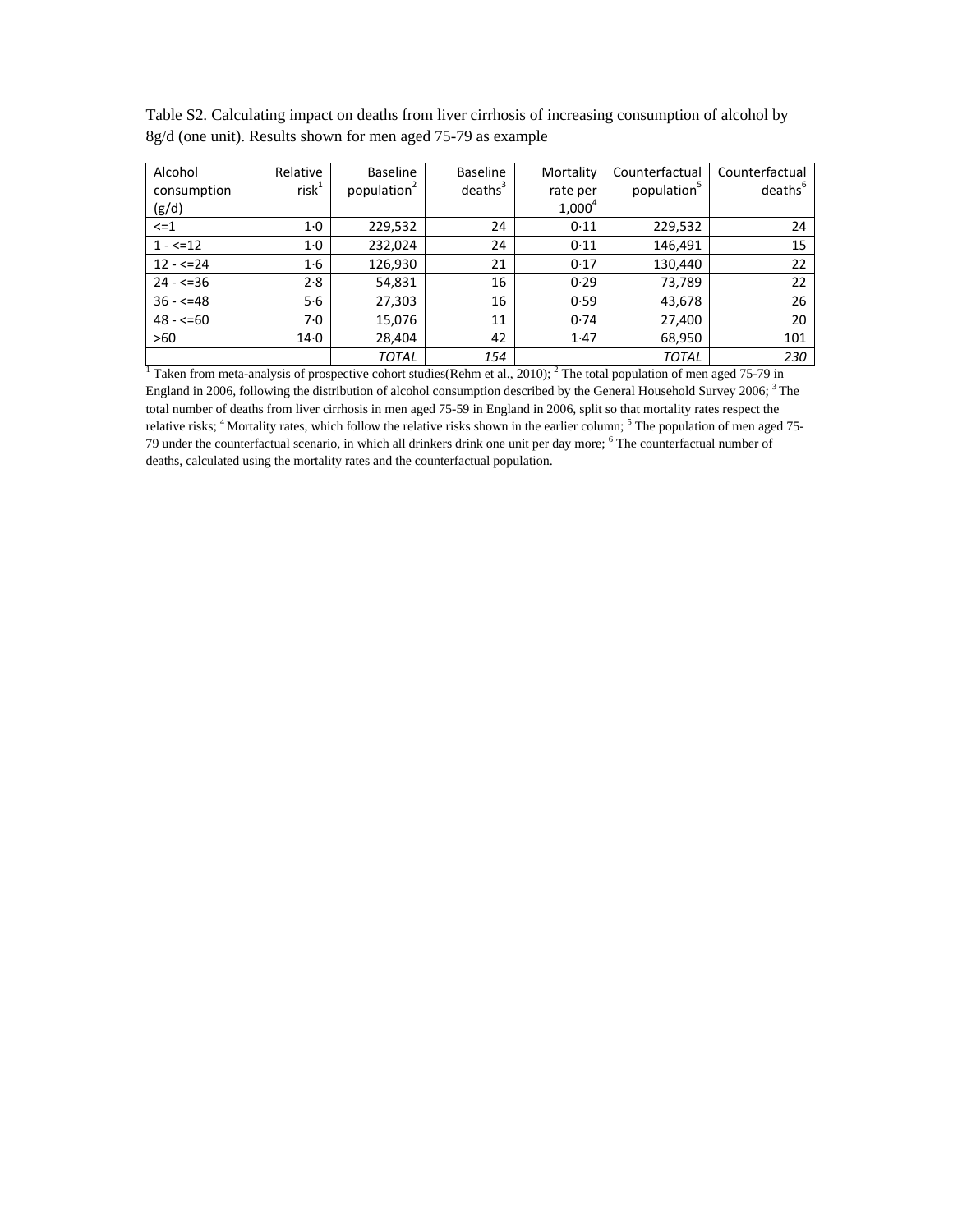| Sex    | Age group, | Population        | Non-drinkers | Daily intake (g/day) |
|--------|------------|-------------------|--------------|----------------------|
|        | years      | size <sup>1</sup> | $(1g/day)2$  | among drinkers,      |
|        |            |                   |              | median <sup>2</sup>  |
| Male   | $15 - 19$  | 1,719,800         | 30.9%        | 14.9                 |
|        | $20 - 24$  | 1,716,200         | 15.3%        | 18 <sub>0</sub>      |
|        | 25-29      | 1,636,900         | 16.5%        | 19.3                 |
|        | 30-34      | 1,714,100         | 16.2%        | 14.8                 |
|        | 35-39      | 1,933,300         | 16.5%        | 17.3                 |
|        | 40-44      | 1,939,700         | 16.5%        | 17.5                 |
|        | 45-49      | 1,717,700         | 15.6%        | 17·0                 |
|        | 50-54      | 1,511,900         | 18.6%        | 18·0                 |
|        | 55-59      | 1,608,900         | 17.4%        | 17.5                 |
|        | 60-64      | 1,320,600         | 18.3%        | $17-4$               |
|        | 65-69      | 1,074,300         | 20.6%        | $14-8$               |
|        | 70-74      | 906,300           | 23.4%        | 13.3                 |
|        | 75-79      | 714,100           | 31.6%        | 12.5                 |
|        | 80-84      | 476,000           | 32.7%        | 10.9                 |
|        | $85+$      | 323,700           | 43.7%        | $10-1$               |
| Female | 15-19      | 1,614,800         | 33.4%        | $10-4$               |
|        | $20 - 24$  | 1,654,200         | 25.6%        | 10.9                 |
|        | $25 - 29$  | 1,633,900         | 26.4%        | 9.9                  |
|        | 30-34      | 1,719,100         | 33.3%        | 10.9                 |
|        | 35-39      | 1,946,400         | 30.1%        | $10-0$               |
|        | 40-44      | 1,971,700         | 27.2%        | 9.8                  |
|        | 45-49      | 1,740,000         | 30.5%        | $11-0$               |
|        | 50-54      | 1,546,900         | 29.4%        | $11-3$               |
|        | 55-59      | 1,652,000         | 36.3%        | $10-6$               |
|        | 60-64      | 1,376,400         | 41.7%        | 9.9                  |
|        | 65-69      | 1,155,800         | 54.5%        | 9.4                  |
|        | 70-74      | 1,034,900         | 49.7%        | 8.2                  |
|        | 75-79      | 923,800           | 54.6%        | 7.8                  |
|        | 80-84      | 746,000           | 61.2%        | 7.2                  |
|        | $85+$      | 731,200           | 68.7%        | 7.9                  |

Table S3. Population size and alcohol consumption *characteristics by sex and 5-year age group* in England, 2006

1 Population estimates from Office for National Statistics; 2 Estimates taken from the General Household Survey 2006(Office for National Statistics, 2008) (n = 14,306)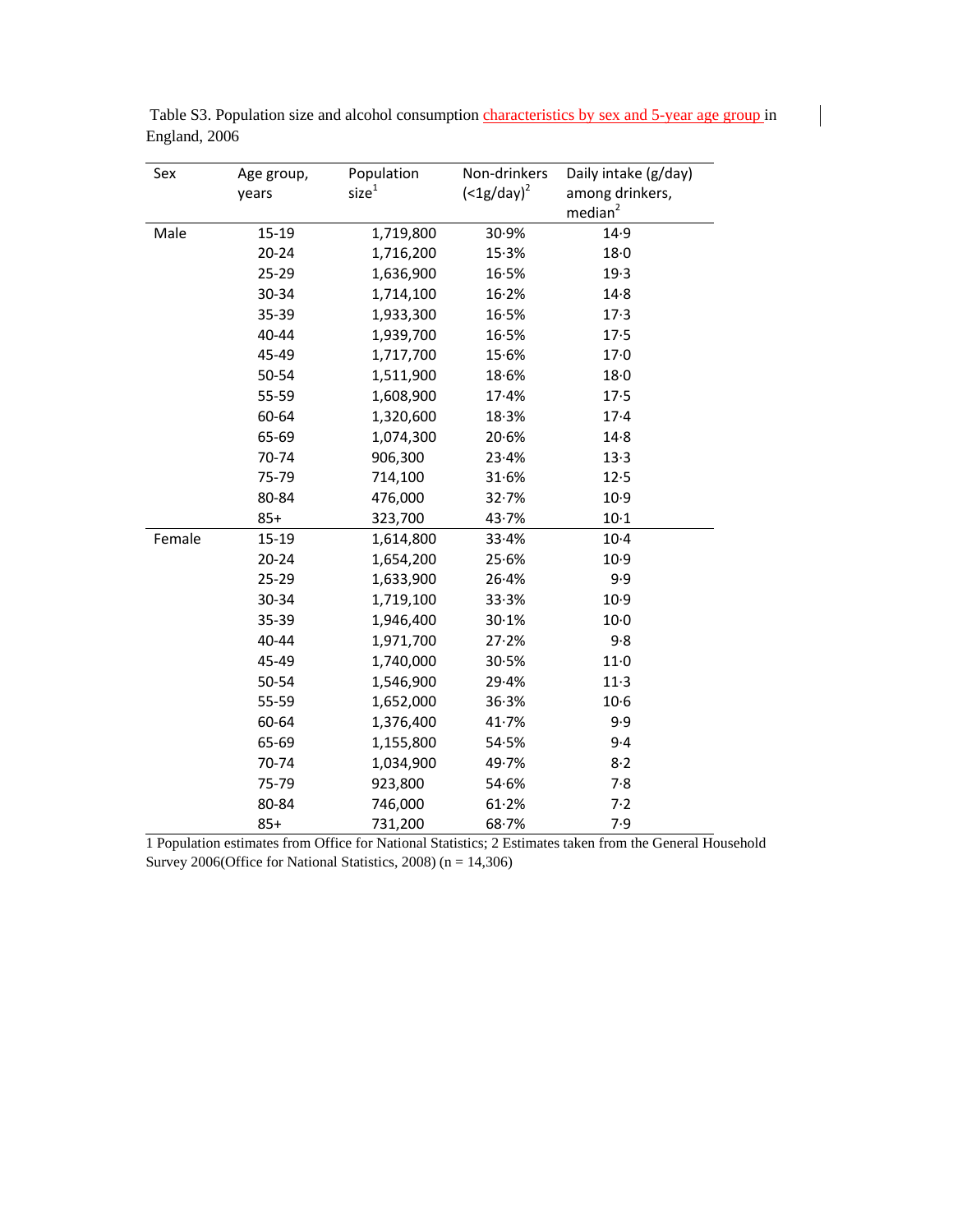| $-2,660$<br>$-3,160$  |
|-----------------------|
|                       |
|                       |
| $-2,309$<br>$-1,936$  |
| $-725$<br>$-851$      |
|                       |
|                       |
| 607<br>659            |
|                       |
| 812<br>937            |
|                       |
| $-8,767$<br>$-10,193$ |
| 4,129<br>3,608        |
| 2,964<br>3,445        |
|                       |

Table S4. Annual chronic disease deaths averted or delayed in counterfactual scenarios in which the percentage of non-drinkers in the population varies from 0% to 100%

A positive number indicates lives saved compared to 2006 mortality, a negative number denotes a net increase in mortality compared to 2006· Assumes that the distribution of consumption in drinkers remains constant